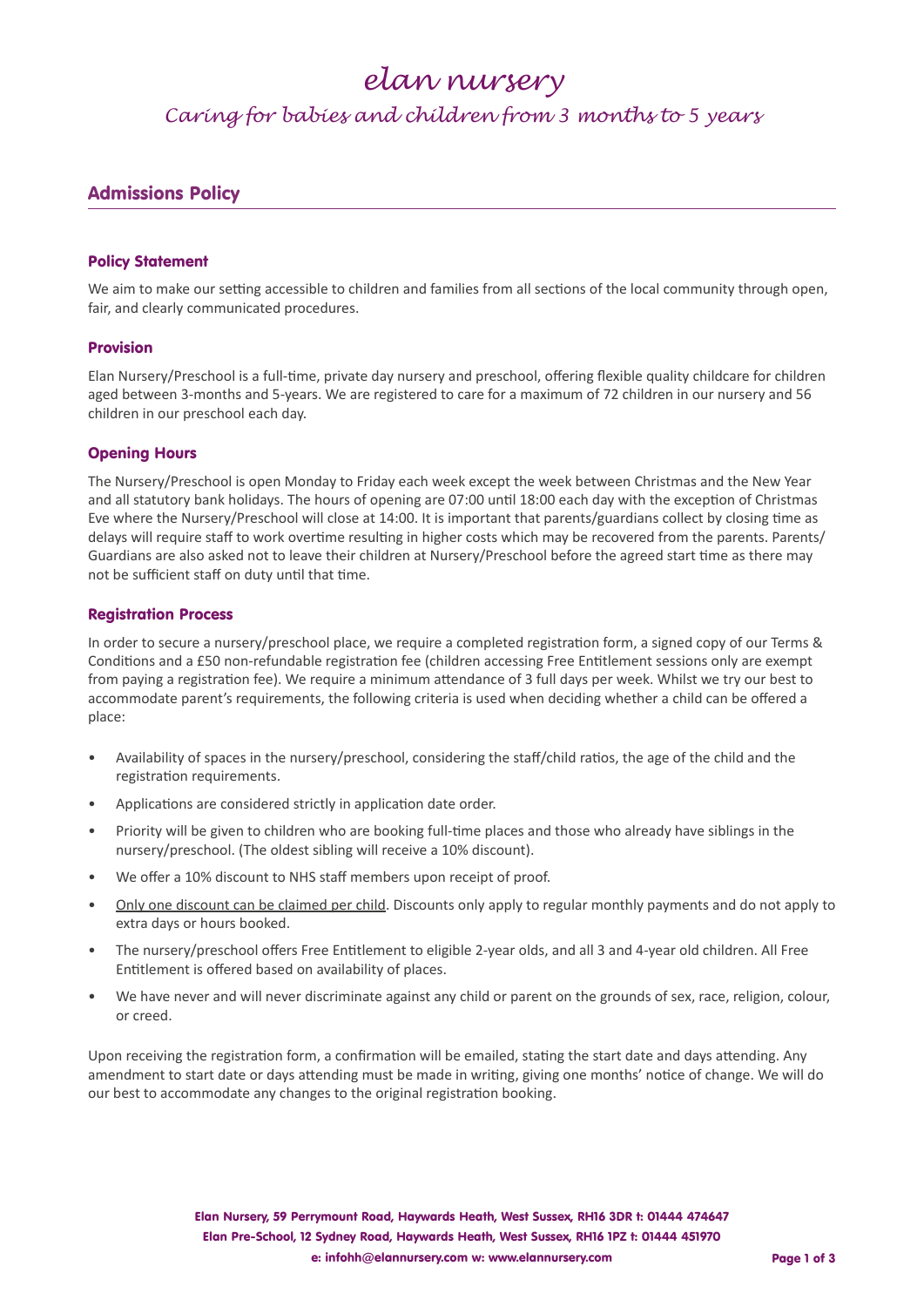*elan nursery*

*Caring for babies and children from 3 months to 5 years*

#### **Deposit**

On acceptance of an offered place, a refundable deposit equivalent to one month's nursery/preschool fees will be required a month before the start date, which will be offset against the final invoice prior to a child leaving (any discounts of fees offered are not applied to the deposit and we ask that deposit payments are not made using childcare vouchers or HMRC tax-free payment). Children accessing Free Entitlement would only need to pay a deposit in respect of any agreed additional services and days attending. Children accessing Free Entitlement sessions only are exempt from paying a deposit.

#### Other Charges

Parents who are late collecting their child will be charged £15.00 per child after their agreed collection time. An extra £15.00 per child will be charged after 18:15, 18:30 and 18:45. (The same principle applies to children who are collected late from a morning session) Nursery/Preschool fees are payable monthly in advance on the 1st of the month with the first months payable one month in advance of start date. The Nursery/Preschool reserves the right to refuse admission if payment has not been made in full by the due date and the child's place may be forfeited.

We accept childcare vouchers and tax-free childcare payments. We do not accept cash or cheques.

#### Holiday and Unplanned Absences

We regret we cannot refund fees or give 'make-up' sessions for non-attendance due to short illnesses or holidays. The place is being held for your child and the Nursery/Preschool overheads must be borne whether your child attends or not.

#### Free Entitlement

The nursery/preschool offers 5 fully funded sessions per term for children accessing Universal Free Entitlement and they are offered on a Monday and Friday 8am-6pm. The nursery/preschool place will be confirmed on a termly basis. Priority is given to children who receive the 2-year funding. No additional hours or services can be accessed.

#### Free Entitlement (2-year old)

Some children will be eligible for free entitlement the term after their 2nd birthday. Details can be found on the West Sussex website *www.westsussex.gov.uk/education-children-and-families/childcare-and-early-education/childcareoptions-and-funding/free-childcare-for-2-year-olds/#is-my-child-eligible-for-free-childcare*.

Eligible children are entitled to 570 hours per year, term time only (38 weeks per year). We 'stretch' the 570 hours over 51 weeks. Therefore, we can only access a maximum of 561 hours, or 11 hours per week for 51 weeks. (Please note that eligible children cannot use the remaining 9 hours at another setting.)

#### Universal Free Entitlement (570 hours per year)

ALL children are eligible for the universal free entitlement the term after their 3rd birthday. They are entitled to 570 hours per year, term time only. We 'stretch' the 570 hours over 51 weeks, therefore we can only access a maximum of 561 hours, or 11 hours per week for 51 weeks. (Please note: the difference of 9 hours per year cannot be used at another setting.)